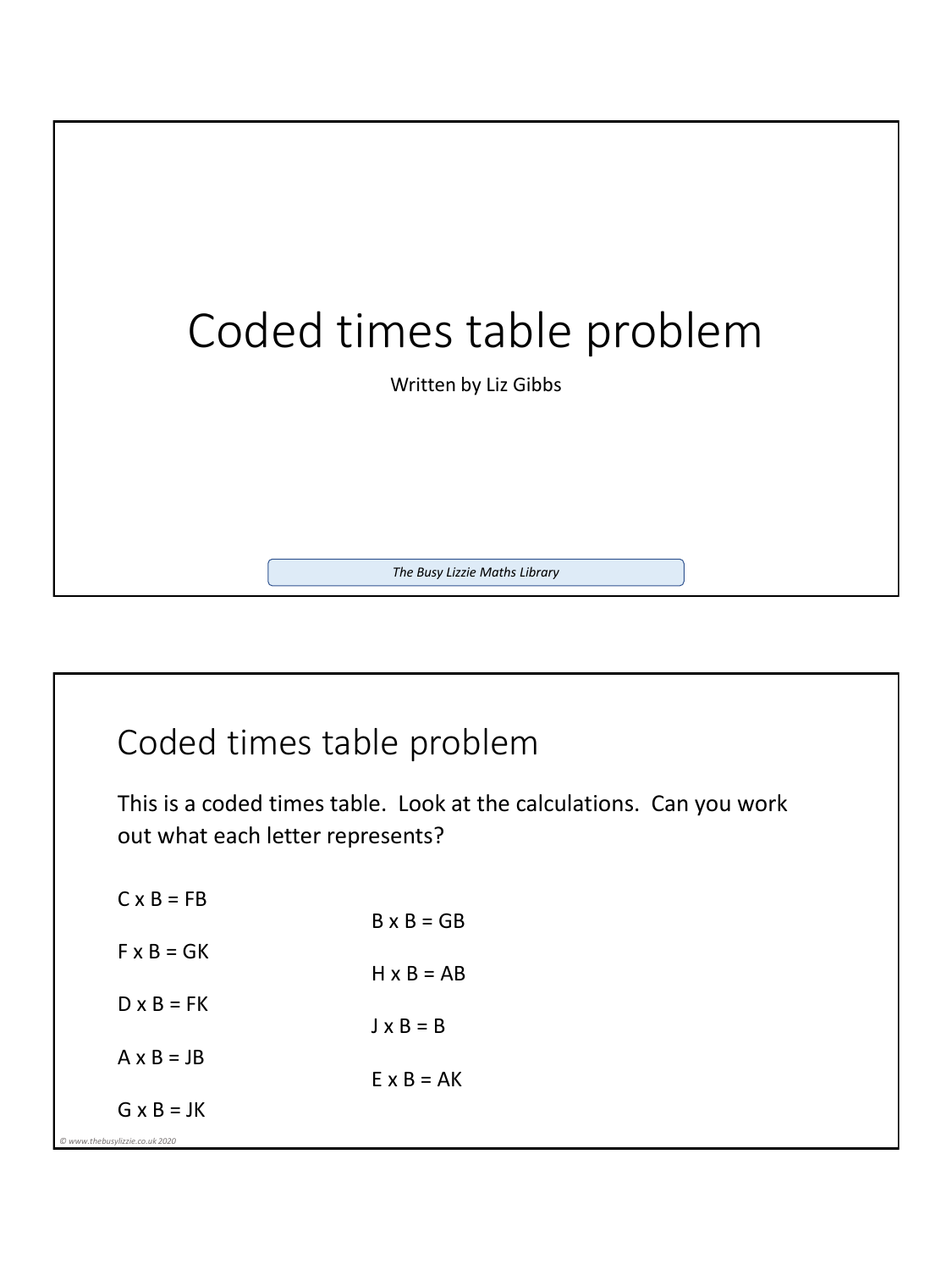| $C \times B = FB$              |                                                                      |
|--------------------------------|----------------------------------------------------------------------|
| $F \times B = GK$              | $B \times B = GB$                                                    |
| $D \times B = FK$              | $H \times B = AB$                                                    |
| $A \times B = JB$              | $J \times B = B$                                                     |
| $G \times B = JK$              | $E \times B = AK$                                                    |
| pattern?                       | Notice that the products all end in B or K. Which tables end in this |
| © www.thebusylizzie.co.uk 2020 |                                                                      |

| $C \times B = FB$              | $B \times B = GB$                                      |
|--------------------------------|--------------------------------------------------------|
| $F \times B = GK$              |                                                        |
|                                | $H \times B = AB$                                      |
| $D \times B = FK$              |                                                        |
| $A \times B = JB$              | $J \times B = B$                                       |
|                                | $E \times B = AK$                                      |
| $G \times B = JK$              |                                                        |
|                                |                                                        |
|                                | It must be the five times table but where do we start? |
|                                |                                                        |
| © www.thebusylizzie.co.uk 2020 |                                                        |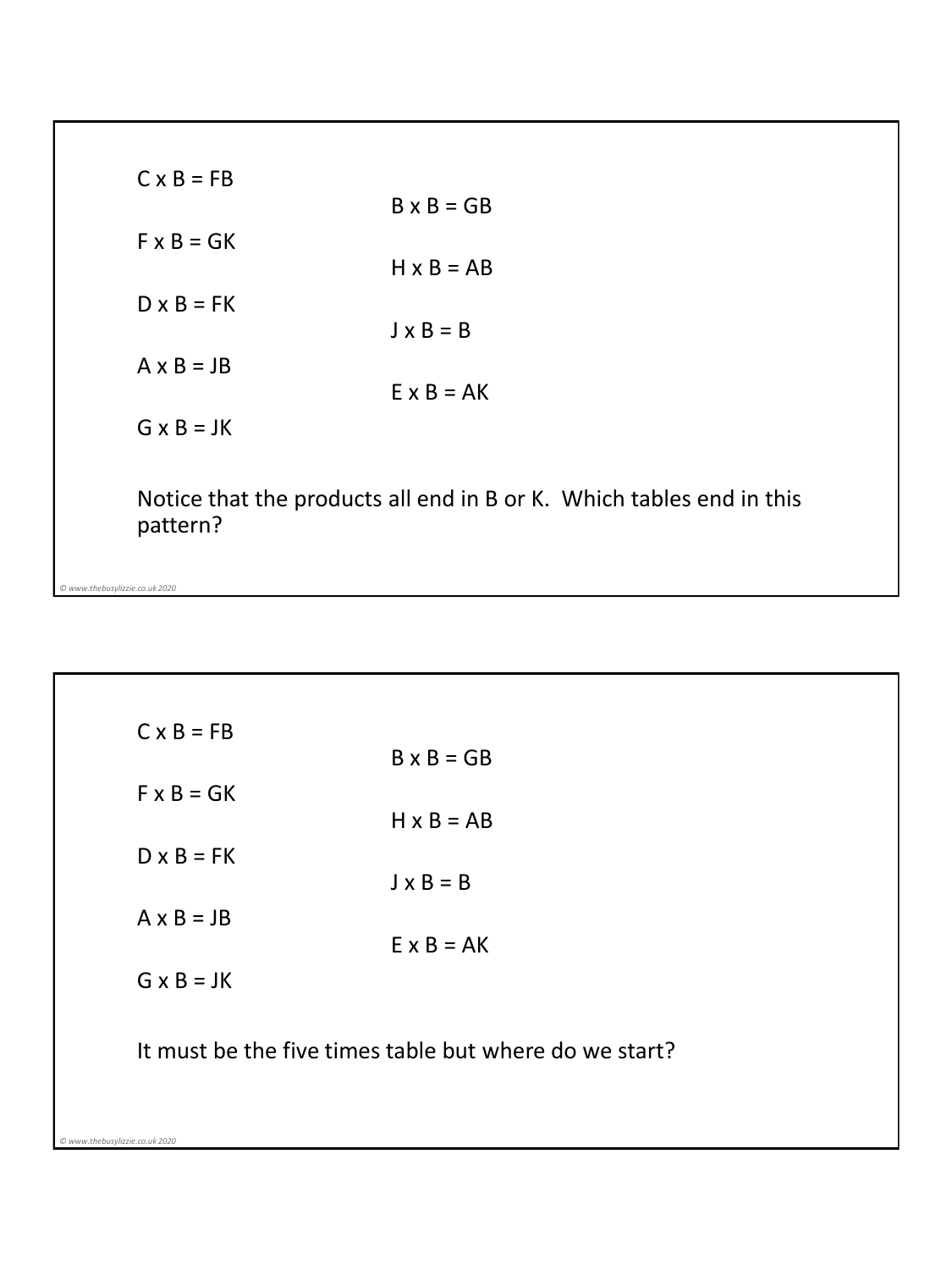| $C \times B = FB$              | $B \times B = GB$ |  |
|--------------------------------|-------------------|--|
| $F \times B = GK$              | $H \times B = AB$ |  |
| $D \times B = FK$              |                   |  |
| $A \times B = JB$              | $J \times B = B$  |  |
|                                | $E \times B = AK$ |  |
| $G \times B = JK$              |                   |  |
| $5x5 = 25$                     |                   |  |
|                                |                   |  |
| © www.thebusylizzie.co.uk 2020 |                   |  |

| $C \times B = FB$              | $B \times B = GB$ |  |
|--------------------------------|-------------------|--|
| $F \times B = GK$              | $H \times B = AB$ |  |
| $D \times B = FK$              | $J \times B = B$  |  |
| $A \times B = JB$              | $E \times B = AK$ |  |
| $G \times B = JK$              |                   |  |
| $5x5 = 25$                     |                   |  |
|                                |                   |  |
| @ www.thebusylizzie.co.uk 2020 |                   |  |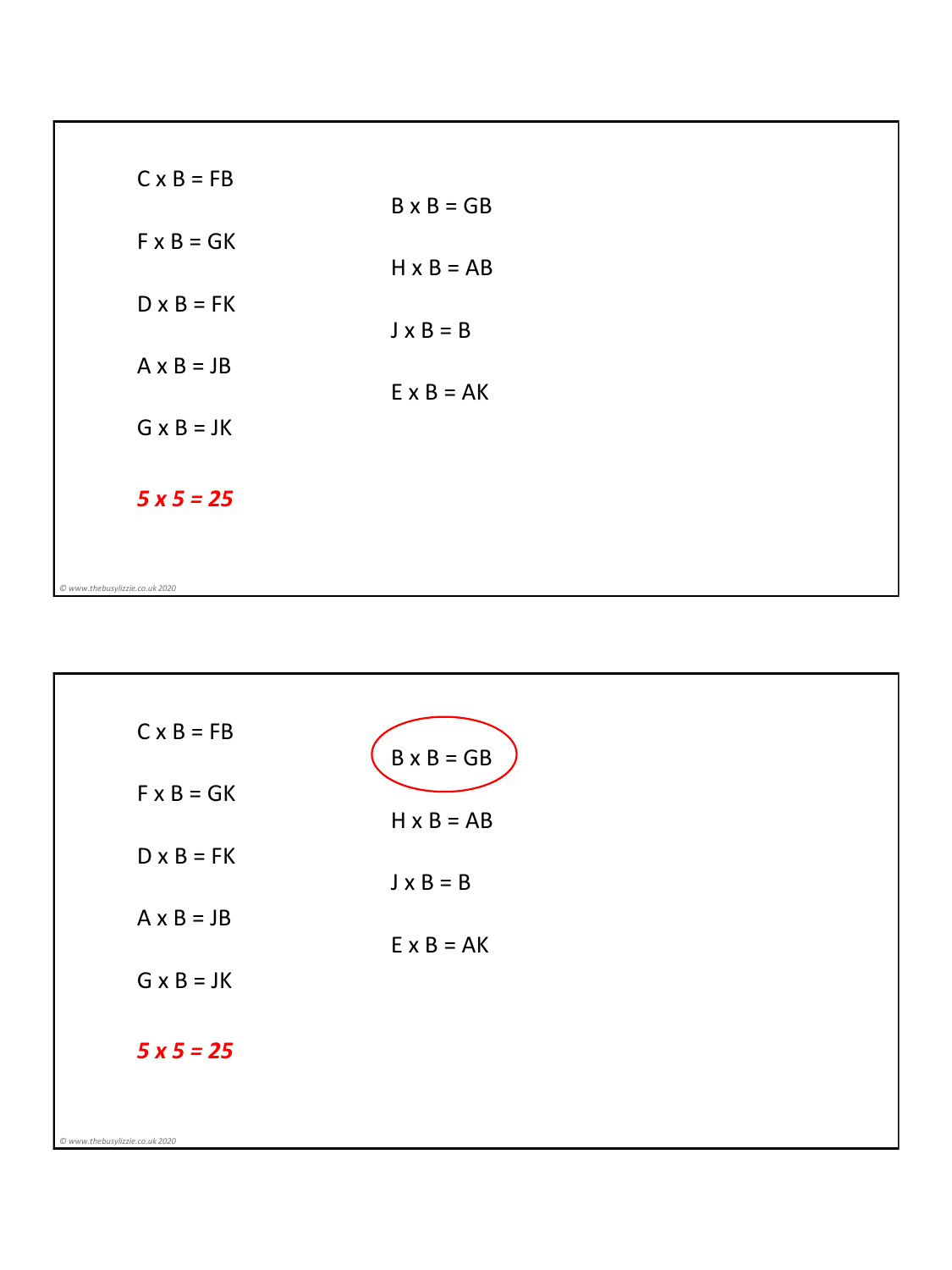| $C \times B = FB$              | $5 \times 5 = 25$ |
|--------------------------------|-------------------|
| $F \times B = GK$              |                   |
| $D \times B = FK$              | $H \times B = AB$ |
|                                | $J \times B = B$  |
| $A \times B = JB$              | $E \times B = AK$ |
| $G \times B = JK$              |                   |
|                                |                   |
|                                |                   |
|                                |                   |
| © www.thebusylizzie.co.uk 2020 |                   |

| $C \times B = F5$                                                            |                   |  |
|------------------------------------------------------------------------------|-------------------|--|
| $F \times B = GK$                                                            | $5 \times 5 = 25$ |  |
|                                                                              | $H \times B = AB$ |  |
| $D \times B = FK$                                                            | $J \times B = B$  |  |
| $A \times B = JB$                                                            |                   |  |
|                                                                              | $E \times B = AK$ |  |
| $G \times B = JK$                                                            |                   |  |
| Let's convert all the Bs to 5s and the Gs to 2s. Where does that take<br>us? |                   |  |

*© www.thebusylizzie.co.uk 2020*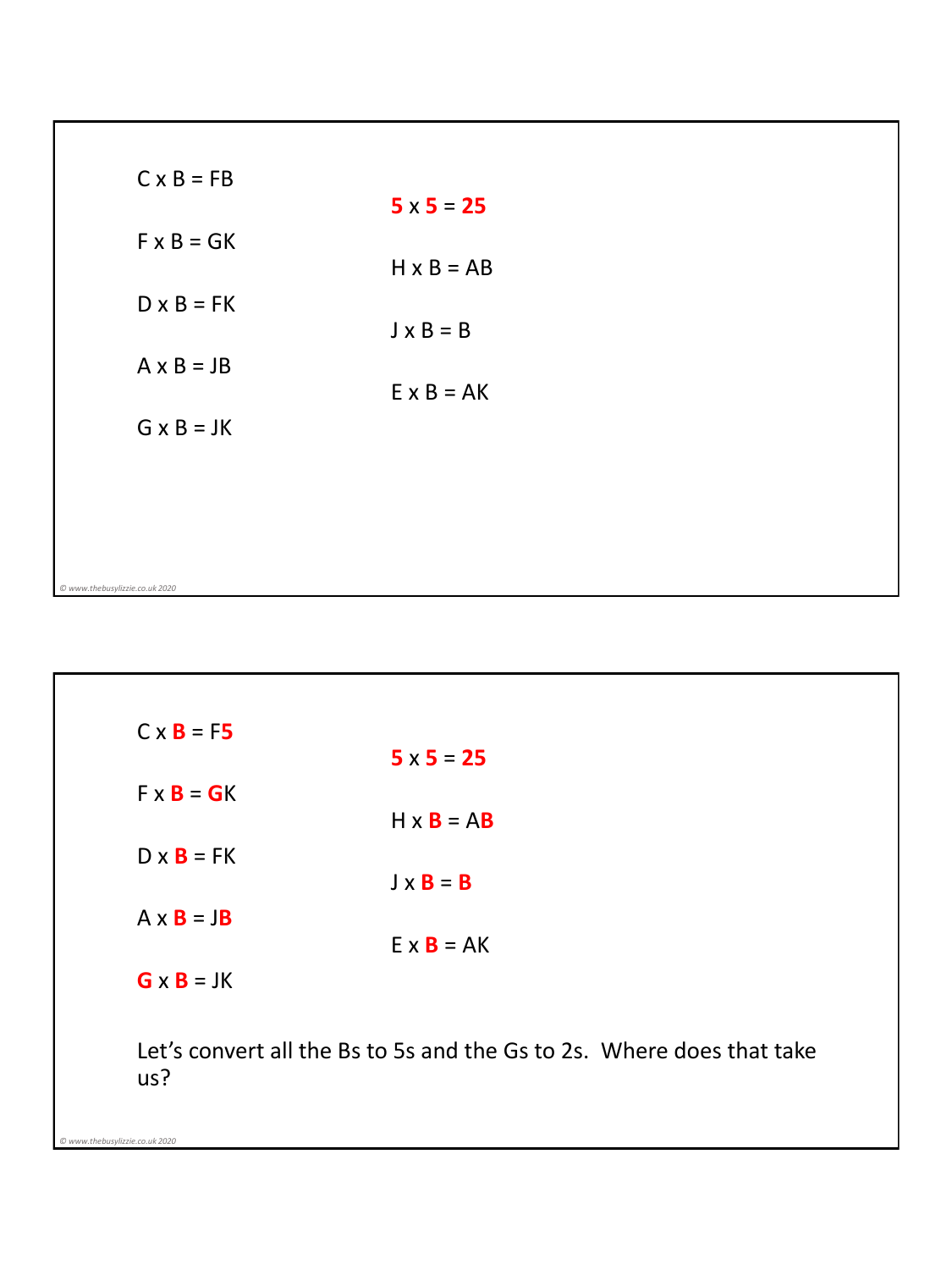| $C \times 5 = F5$              |                   |
|--------------------------------|-------------------|
| $Fx$ 5 = 2K                    | $5 \times 5 = 25$ |
|                                | $H \times 5 = A5$ |
| $D \times 5 = FK$              |                   |
|                                | $J \times 5 = 5$  |
| $A \times 5 = 15$              | $E \times 5 = AK$ |
| $2 \times 5 = JK$              |                   |
| Now where do we go?            |                   |
|                                |                   |
| © www.thebusylizzie.co.uk 2020 |                   |

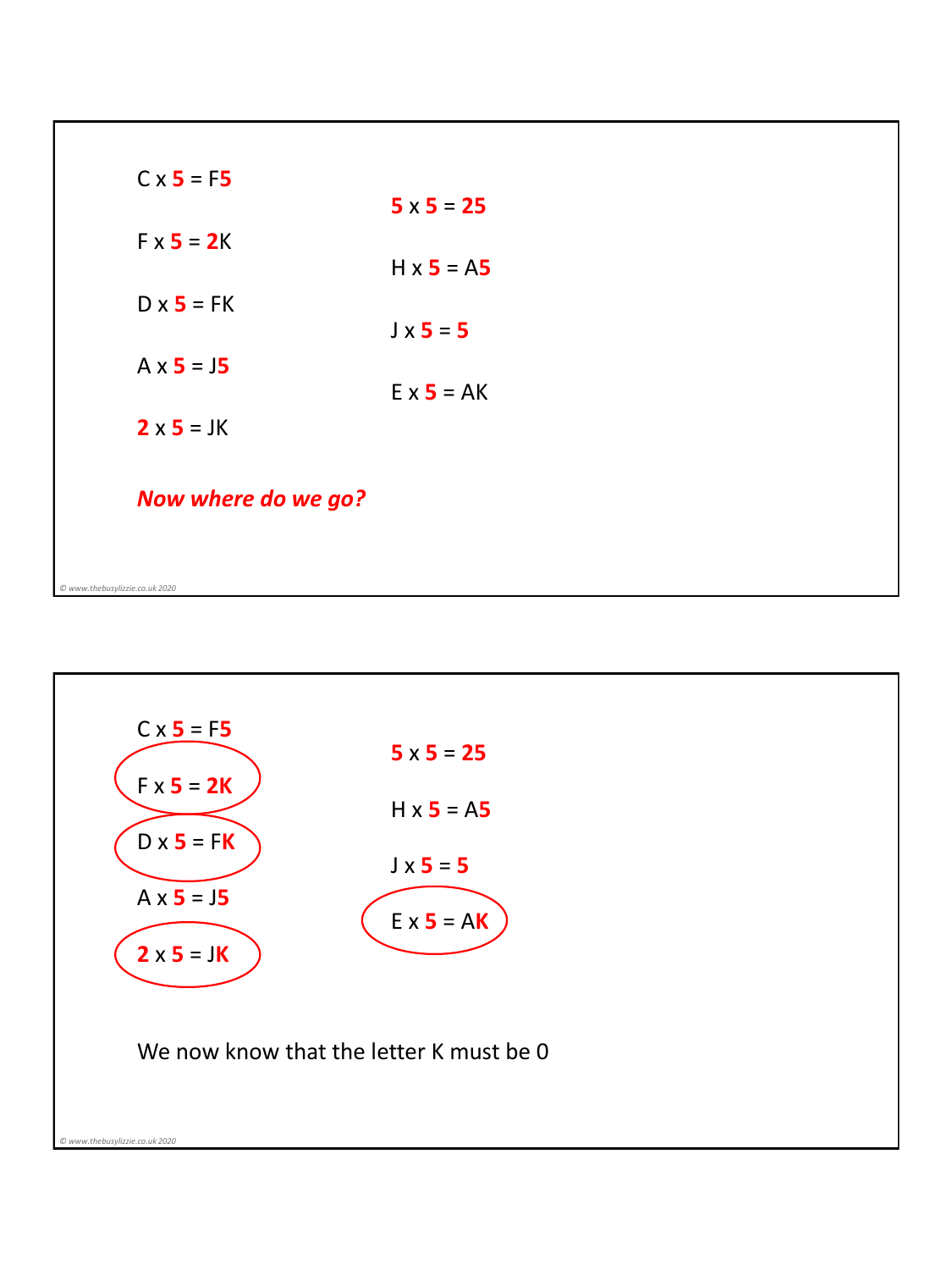| $C \times 5 = F5$              |                   |  |
|--------------------------------|-------------------|--|
|                                | $5 \times 5 = 25$ |  |
| $Fx 5 = 20$                    |                   |  |
|                                | $H \times 5 = A5$ |  |
| $D \times 5 = F0$              | $J \times 5 = 5$  |  |
| $A \times 5 = 15$              |                   |  |
|                                | $E \times 5 = AO$ |  |
| $2 \times 5 = 10$              |                   |  |
|                                |                   |  |
| Now where do we go next?       |                   |  |
|                                |                   |  |
| © www.thebusylizzie.co.uk 2020 |                   |  |

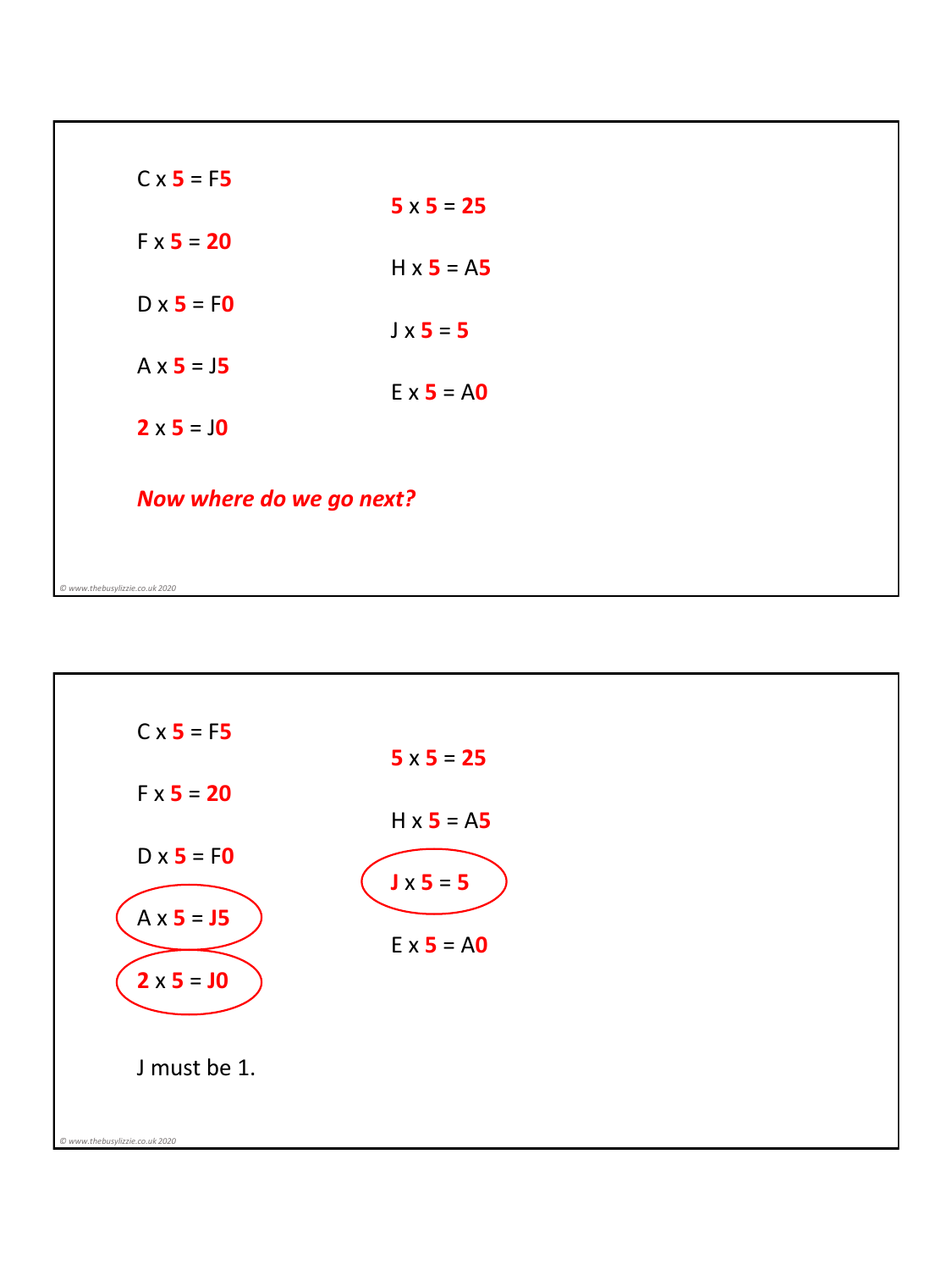| $C \times 5 = F5$              |                   |  |
|--------------------------------|-------------------|--|
|                                | $5 \times 5 = 25$ |  |
| $Fx 5 = 20$                    | $H \times 5 = A5$ |  |
| $D \times 5 = F0$              |                   |  |
|                                | $1 \times 5 = 5$  |  |
| $A \times 5 = 15$              |                   |  |
|                                | $E \times 5 = AO$ |  |
| $2 \times 5 = 10$              |                   |  |
|                                |                   |  |
| Now where do we go next?       |                   |  |
|                                |                   |  |
| © www.thebusylizzie.co.uk 2020 |                   |  |

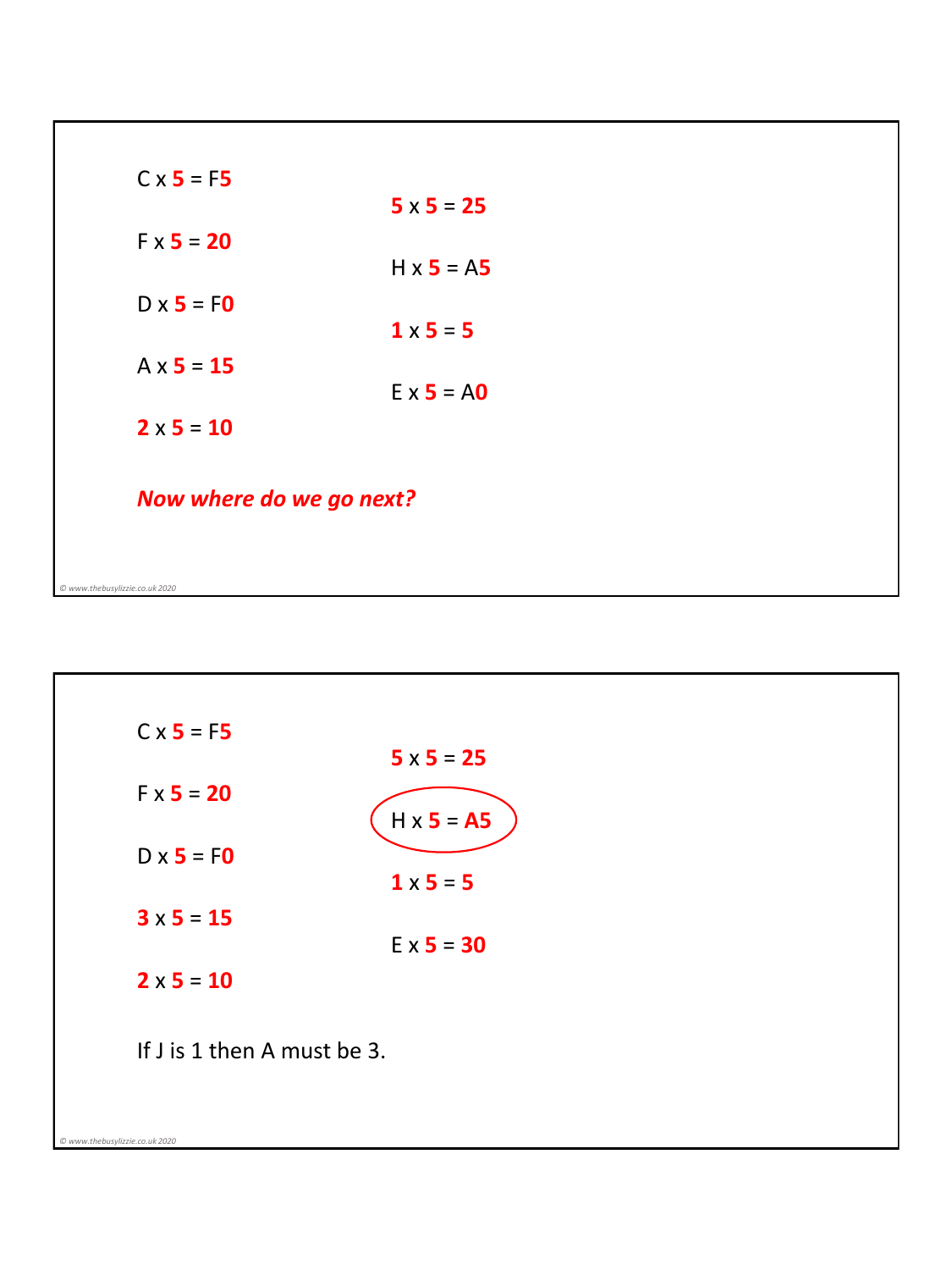| $C \times 5 = F5$              |                   |  |
|--------------------------------|-------------------|--|
|                                | $5 \times 5 = 25$ |  |
| $Fx 5 = 20$                    |                   |  |
|                                | $H \times 5 = 35$ |  |
| $D \times 5 = F0$              | $1 \times 5 = 5$  |  |
| $3 \times 5 = 15$              |                   |  |
|                                | $E \times 5 = 30$ |  |
| $2 \times 5 = 10$              |                   |  |
| Now where do we go next?       |                   |  |
|                                |                   |  |
| © www.thebusylizzie.co.uk 2020 |                   |  |

| $C \times 5 = F5$              |                                               |
|--------------------------------|-----------------------------------------------|
|                                | $5 \times 5 = 25$                             |
| $FX = 20$                      | $H \times 5 = 35$                             |
| $D \times 5 = F0$              | $1 \times 5 = 5$                              |
| $3 \times 5 = 15$              | $E \times 5 = 30$                             |
| $2 \times 5 = 10$              |                                               |
|                                | If A is 3 then E is 6 because $30 \div 5 = 6$ |
| @ www.thebusylizzie.co.uk 2020 |                                               |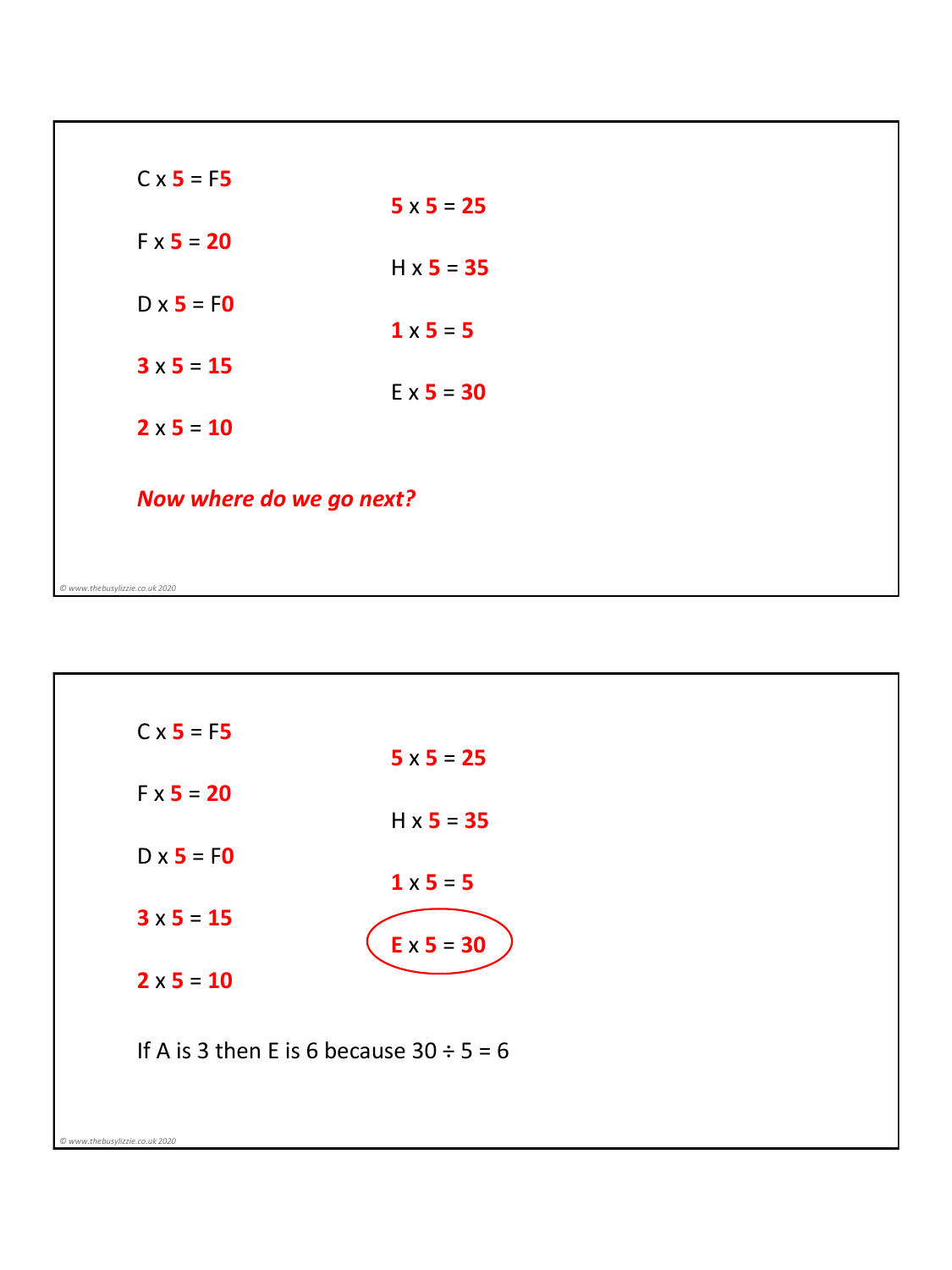| $C \times 5 = F5$              |                   |  |
|--------------------------------|-------------------|--|
|                                | $5 \times 5 = 25$ |  |
| $Fx 5 = 20$                    |                   |  |
|                                | $H \times 5 = 35$ |  |
| $D \times 5 = F0$              | $1 \times 5 = 5$  |  |
| $3 \times 5 = 15$              |                   |  |
|                                | $6 \times 5 = 30$ |  |
| $2 \times 5 = 10$              |                   |  |
| Now where do we go next?       |                   |  |
|                                |                   |  |
| © www.thebusylizzie.co.uk 2020 |                   |  |

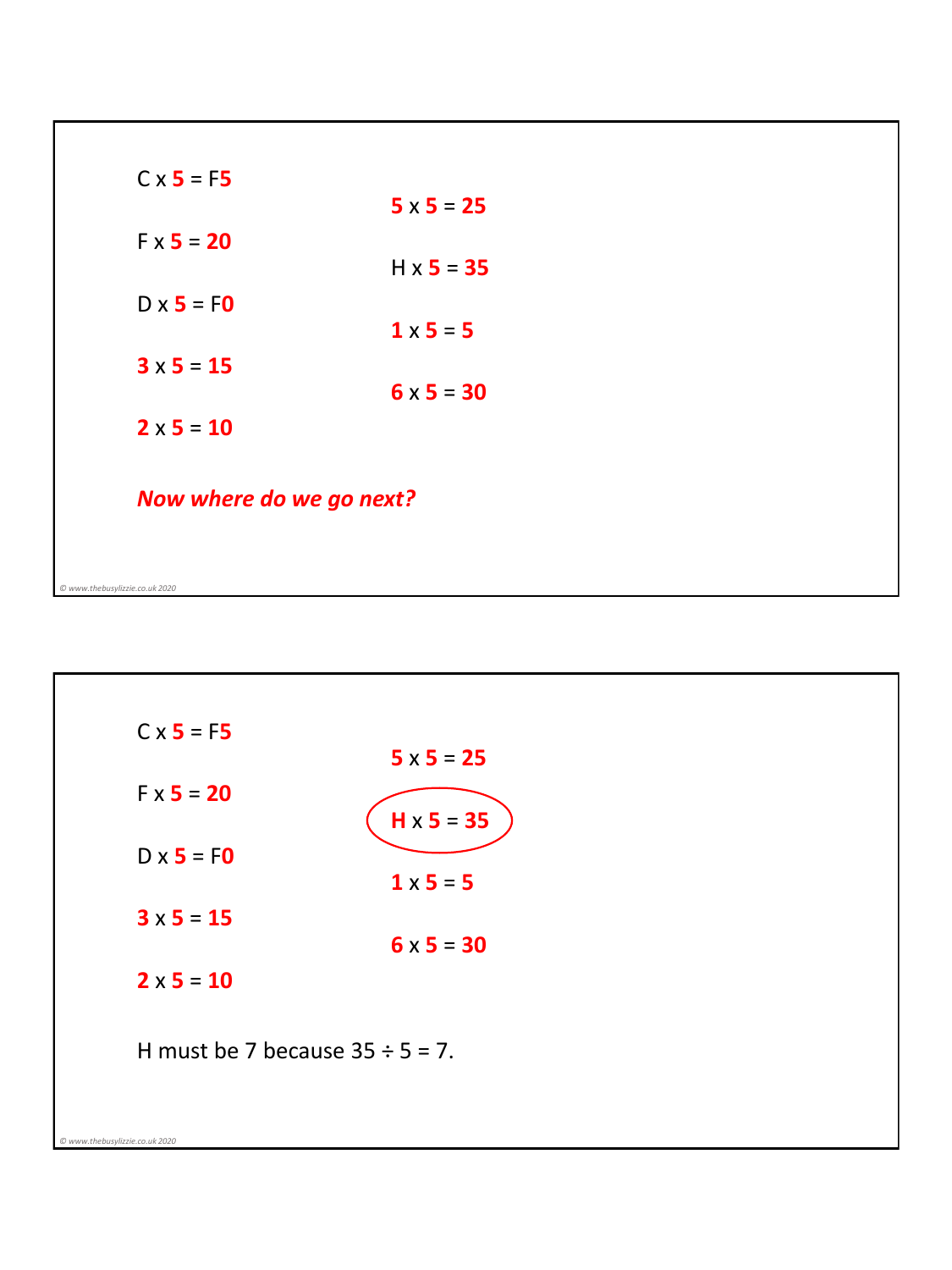| $C \times 5 = F5$              |                   |  |
|--------------------------------|-------------------|--|
|                                | $5 \times 5 = 25$ |  |
| $Fx 5 = 20$                    |                   |  |
|                                | $7 \times 5 = 35$ |  |
| $D \times 5 = F0$              | $1 \times 5 = 5$  |  |
| $3 \times 5 = 15$              |                   |  |
|                                | $6 \times 5 = 30$ |  |
| $2 \times 5 = 10$              |                   |  |
| Now where do we go next?       |                   |  |
|                                |                   |  |
| © www.thebusylizzie.co.uk 2020 |                   |  |

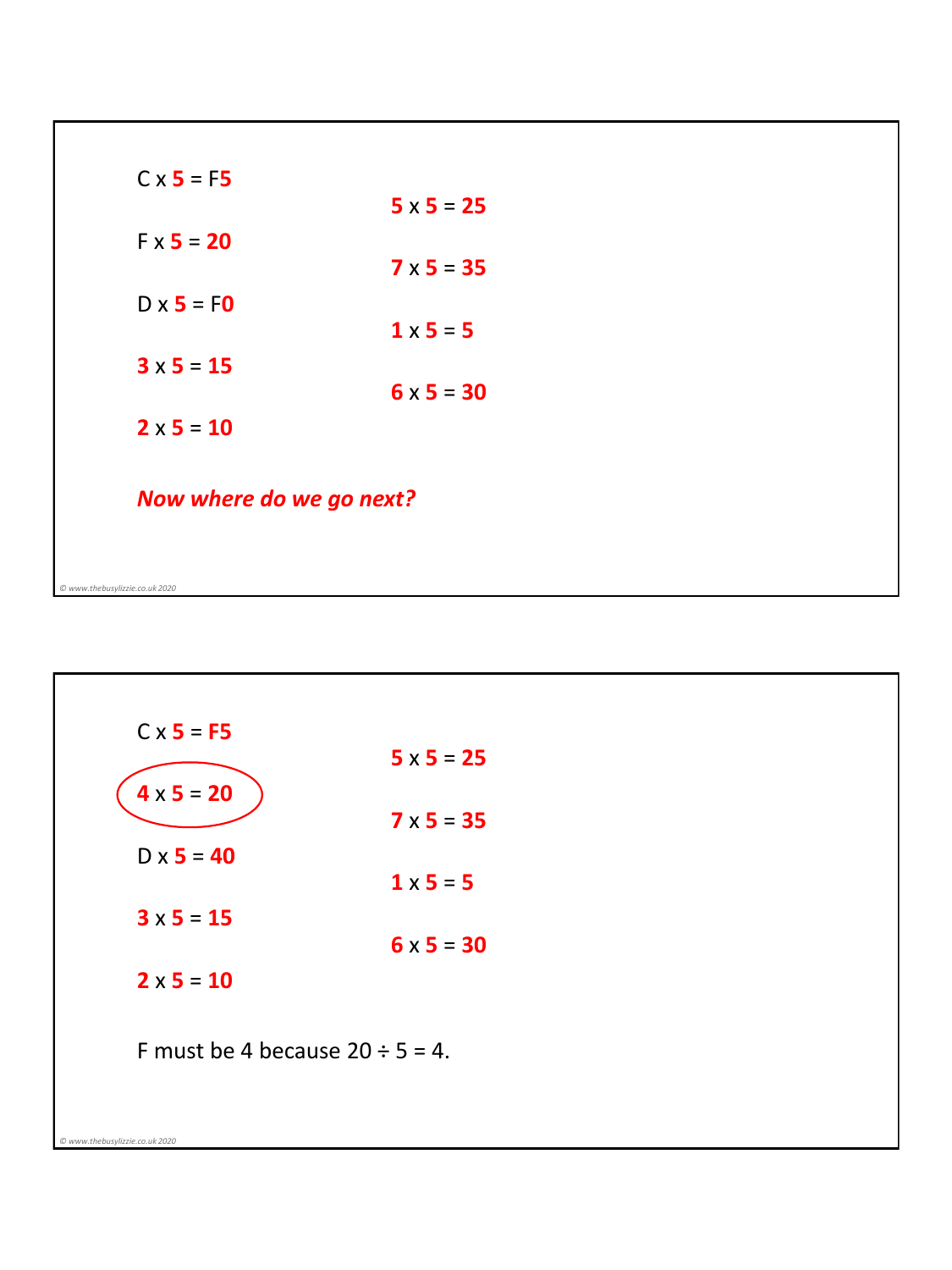| $C \times 5 = 45$              |                   |  |
|--------------------------------|-------------------|--|
|                                | $5 \times 5 = 25$ |  |
| $4 \times 5 = 20$              |                   |  |
|                                | $7 \times 5 = 35$ |  |
| $D \times 5 = 40$              |                   |  |
|                                | $1 \times 5 = 5$  |  |
| $3 \times 5 = 15$              | $6 \times 5 = 30$ |  |
|                                |                   |  |
| $2 \times 5 = 10$              |                   |  |
|                                |                   |  |
| Now where do we go next?       |                   |  |
|                                |                   |  |
| © www.thebusylizzie.co.uk 2020 |                   |  |
|                                |                   |  |